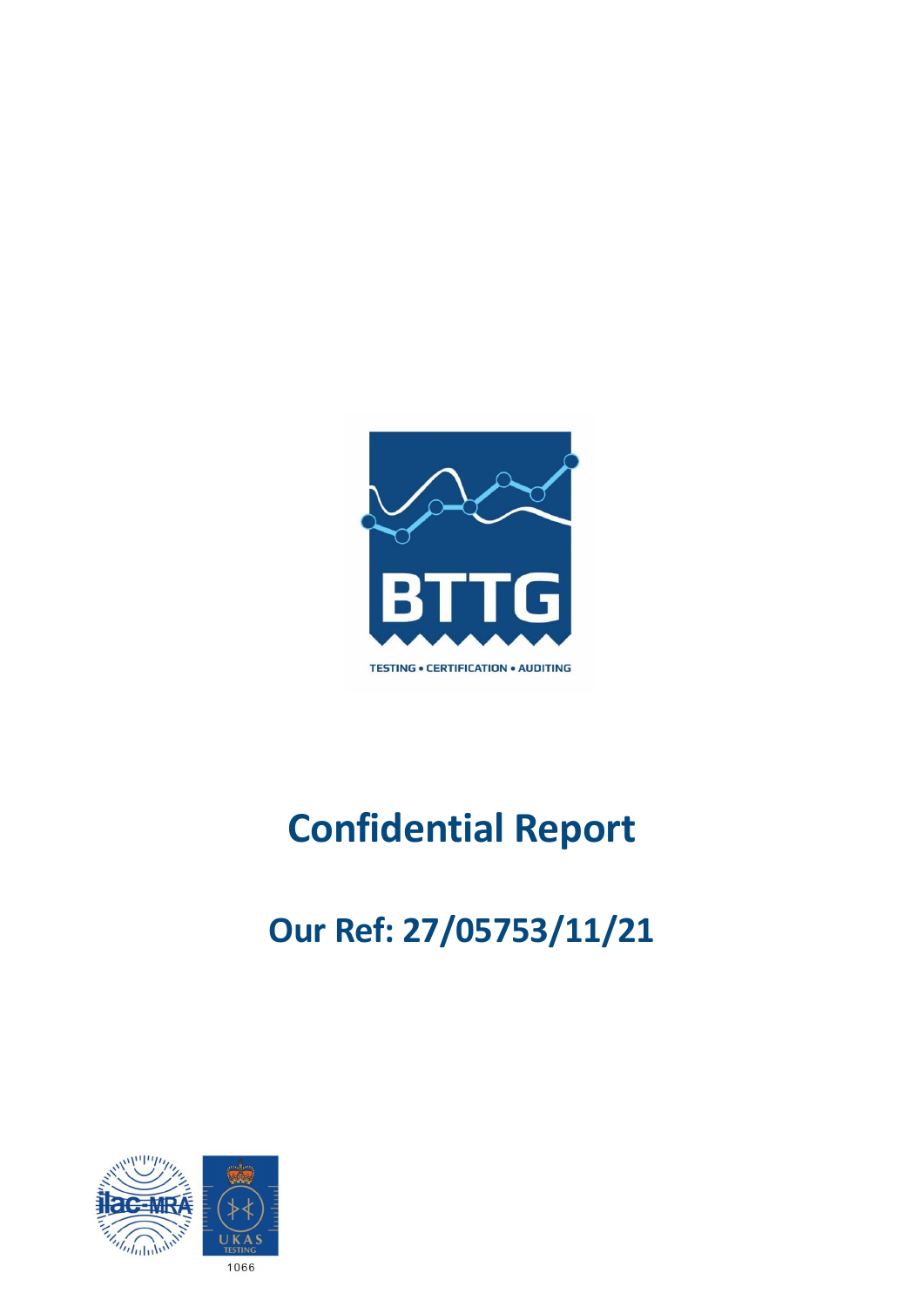|                                           |                                                                                               |                       | Wira House, West Park Ring Road, Leeds, LS16 6QL, UK.<br>Telephone: +44 (0) 113 259 1999<br>Email: info@bttg.co.uk<br>: www.bttg.co.uk |
|-------------------------------------------|-----------------------------------------------------------------------------------------------|-----------------------|----------------------------------------------------------------------------------------------------------------------------------------|
| G<br>H                                    |                                                                                               | Date:                 | 25 November 2021                                                                                                                       |
| <b>TESTING • CERTIFICATION • AUDITING</b> |                                                                                               | Our Ref:<br>Your Ref: | 27/05753/11/21                                                                                                                         |
|                                           |                                                                                               | Page:                 | 1 of 5                                                                                                                                 |
| Client:                                   | <b>Camira Fabrics Ltd</b>                                                                     |                       |                                                                                                                                        |
|                                           | The Watermill<br><b>Wheatley Park</b><br>Mirfield<br><b>West Yorkshire</b><br><b>WF14 8HE</b> |                       |                                                                                                                                        |
| Job Title:                                | Fire Test on One Sample of Fabric                                                             |                       |                                                                                                                                        |
| Clients Order Ref:                        | 83A14417                                                                                      |                       |                                                                                                                                        |
| Date of Receipt:                          | 11 November 2021                                                                              |                       |                                                                                                                                        |
| Description of Sample:                    | One sample of fabric, referenced;<br>Sample ID:<br>Blazer<br>Colour:<br>Bromsgrove            |                       |                                                                                                                                        |
| Work Requested:                           | We were asked to make the following test(s):<br>BS 476: Part 7                                |                       |                                                                                                                                        |
|                                           |                                                                                               |                       |                                                                                                                                        |

- subcontracted test, UKAS accredited
- \*\* subcontracted test, EN ISO/IEC 17025 accredited

not UKAS accredited

Note: This report relates only to the samples submitted and as described in the report.

Shirley® Technologies Limited. Registered Office: Wira House, West Park Ring Road, Leeds, LS16 6QL. A company registered in England & Wales with company number 04669651. VAT Number GB 816764800. BTTG™ and Shirley® are trade names of Shirley Technologies Ltd. The supply of all goods and services is subject to our standard terms of business, copies of which are available on request. Our laboratories are accredited to EN ISO/IEC 17025.

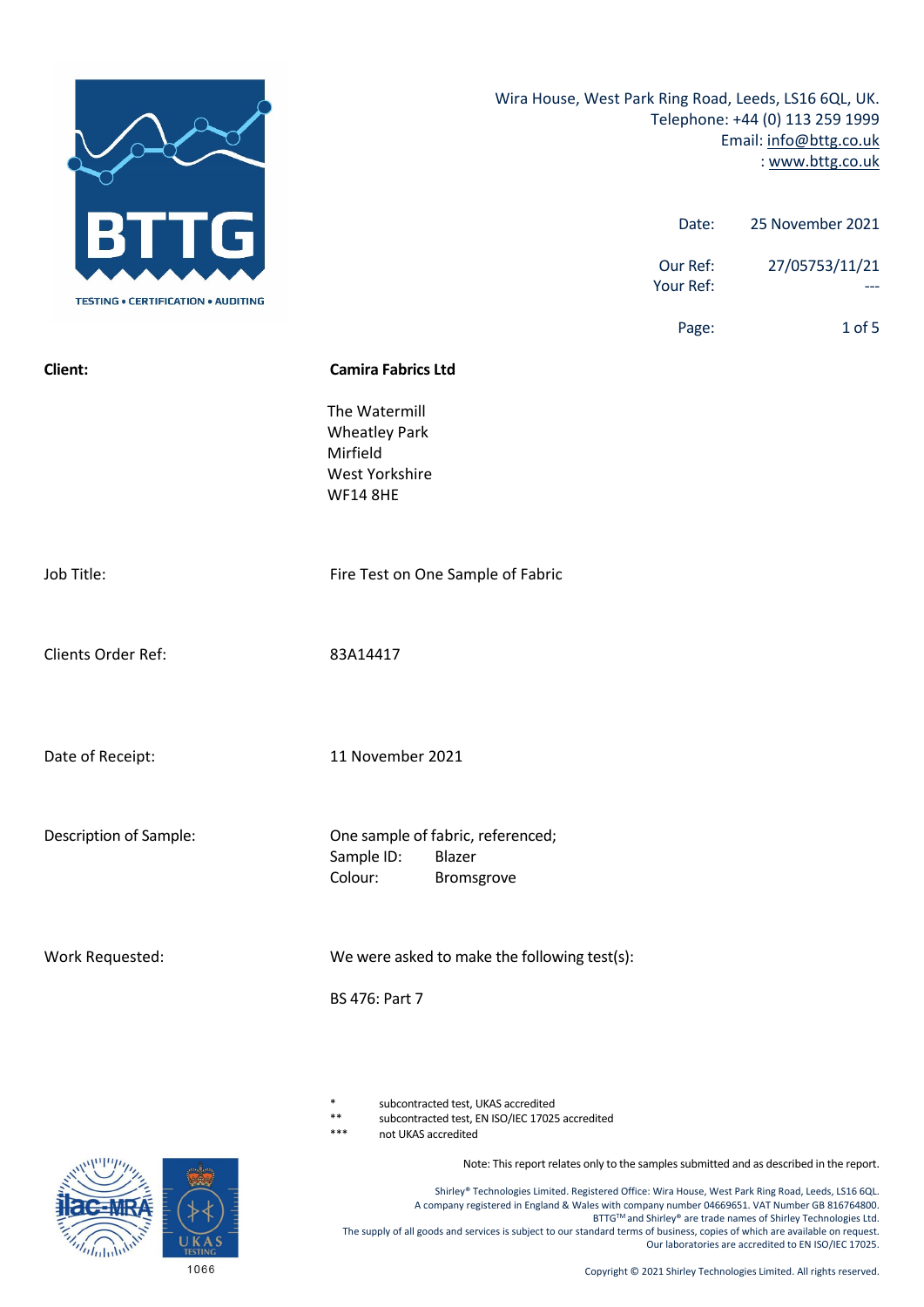

| 25 November 2021 | Date:                 |
|------------------|-----------------------|
| 27/05753/11/21   | Our Ref:<br>Your Ref: |
| 2 of 5           | Page:                 |

**Client: Camira Fabrics Ltd**

### **FIRE TESTS ACCORDING TO BS 476‐7:1987 (Including Amendments) Fire tests on building materials and structures. Method of test to determine the classification of the surface spread of flame of products**

**Date of Test: 25/11/2021** 

#### **Conditioning**

The sample was conditioned to constant mass at a temperature of 23±2°C and a relative humidity of 50±10% and maintained in this condition until required for testing.

### **Mounting Method**

Each specimen was tested fully adhered to a 12mm calcium silicate board, using Murabond Heavy Adhesive.

#### **Procedure**

The test was carried out in accordance with BS 476‐7:1987.

The irradiance measured at the 75mm point obtained during calibration is 30.5kW/m<sup>2</sup>, BS 476:Part 7 specifies an irradiance of 32.5 ±0.5kW/m<sup>2</sup>. Although the irradiance at the first point is slightly lower than the specified limit, the remaining points at 225mm, 375mm, 525mm,675mm and 825mm were all within the specified limits.

The following were recorded:‐

- a) the time at which the flame front crosses each vertical reference line;
- b) the maximum extent of flame spread during the first 1.5 min from the start of the test;
- c) the maximum extent of flame spread during the whole test i.e. 10 min or less (if applicable)
- d) the time (and distance) at which maximum flame spread is reached.

The flame spread at 1.5min and the final flame spread results were compared with the standard class limits and a classification was assigned.

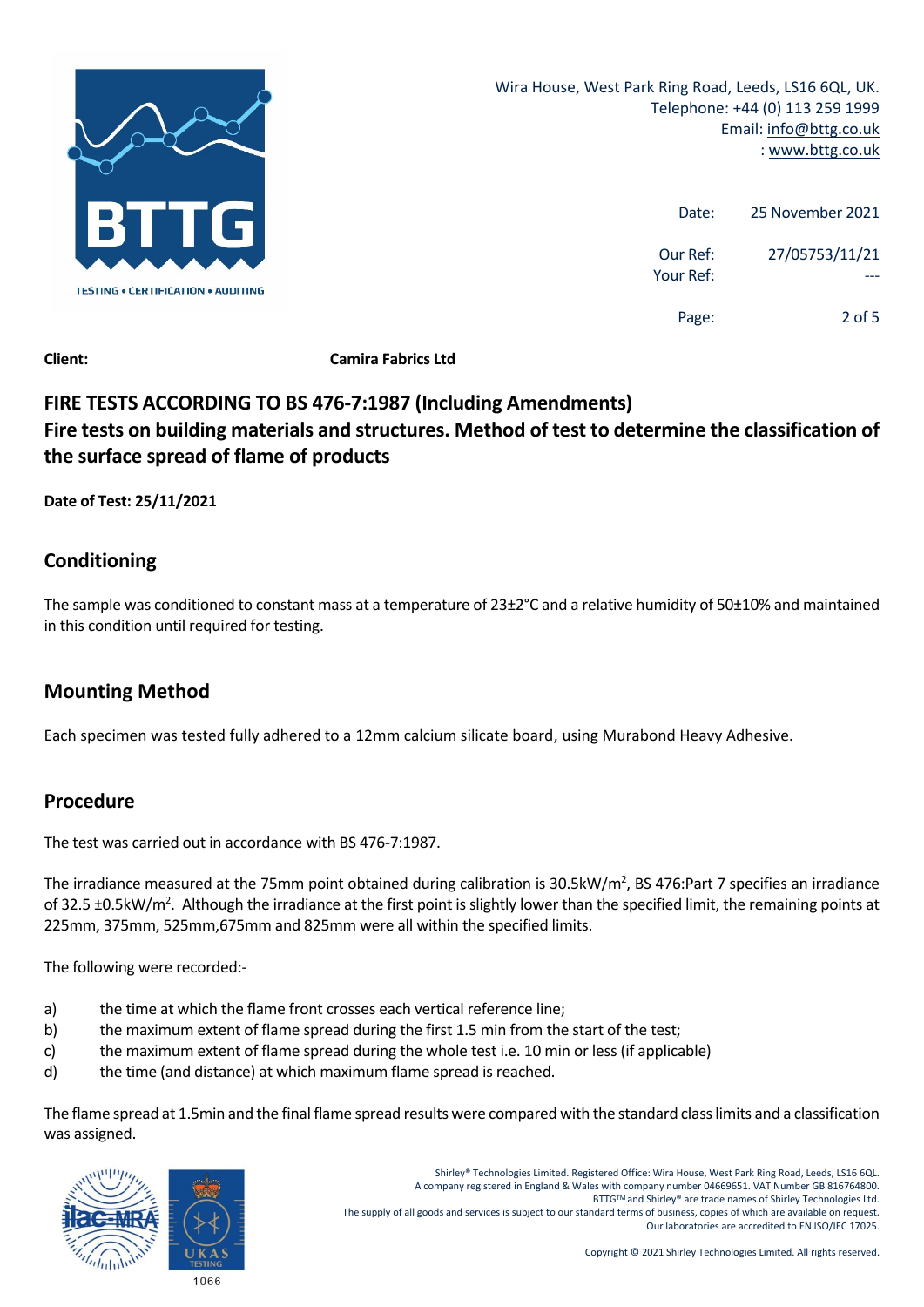

| 25 November 2021 | Date:                 |
|------------------|-----------------------|
| 27/05753/11/21   | Our Ref:<br>Your Ref: |
| $3$ of 5         | Page:                 |

#### **Client: Camira Fabrics Ltd**

#### **Requirements**

The class limits for flamespread, detailed in BS 476:Part 7: are set out below.

|         | Flame spread at 1.5 min (mm)     | Final flame spread (mm) |  |
|---------|----------------------------------|-------------------------|--|
| Class 1 | $165 (+25)$                      | $165 (+25)$             |  |
| Class 2 | $215 (+25)$                      | $455 (+45)$             |  |
| Class 3 | $265 (+25)$                      | $710 (+75)$             |  |
| Class 4 | <b>Exceeding Class 3 limits.</b> |                         |  |

A definitive classification is based on a sample of six specimens and the figure in brackets gives the tolerance by which only one specimen in six may exceed the class limit assigned.

#### **Results**

The test results relate only to the behaviour of the test specimens of the product under the particular conditions of test; they are not intended to be the sole criterion for assessing the potential fire hazard of the product in use.

| <b>Time for flame</b><br>spread to reach (s)<br>(mm) |     |     |     |       |       | <b>Flame spread</b><br>at 1.5 min |     |              | <b>Maximum</b><br>flame spread |    |
|------------------------------------------------------|-----|-----|-----|-------|-------|-----------------------------------|-----|--------------|--------------------------------|----|
| 75                                                   | 165 | 215 | 265 | 455   | 710   | 785                               | 825 | (mm)<br>(mm) | flame spread<br>(s)            |    |
|                                                      |     | --  | --  | $- -$ | --    | --                                | --  | 60           | 60                             | 60 |
| $- -$                                                |     |     | --  | $-$   |       |                                   | --  | 60           | 60                             | 60 |
| 43                                                   |     | --  | --  | $- -$ | --    | --                                | --  | 75           | 75                             | 60 |
| $\hspace{0.05cm}$                                    |     | $-$ | --  | $- -$ | $- -$ | --                                | --  | 60           | 60                             | 60 |
| --                                                   |     | $-$ | --  | $- -$ | $- -$ | --                                | --  | 60           | 60                             | 60 |
| --                                                   |     | --  | --  | --    |       |                                   | --  | 60           | 60                             | 60 |

Shirley® Technologies Limited. Registered Office: Wira House, West Park Ring Road, Leeds, LS16 6QL.

A company registered in England & Wales with company number 04669651. VAT Number GB 816764800.

BTTG™ and Shirley® are trade names of Shirley Technologies Ltd.

The supply of all goods and services is subject to our standard terms of business, copies of which are available on request. Our laboratories are accredited to EN ISO/IEC 17025.

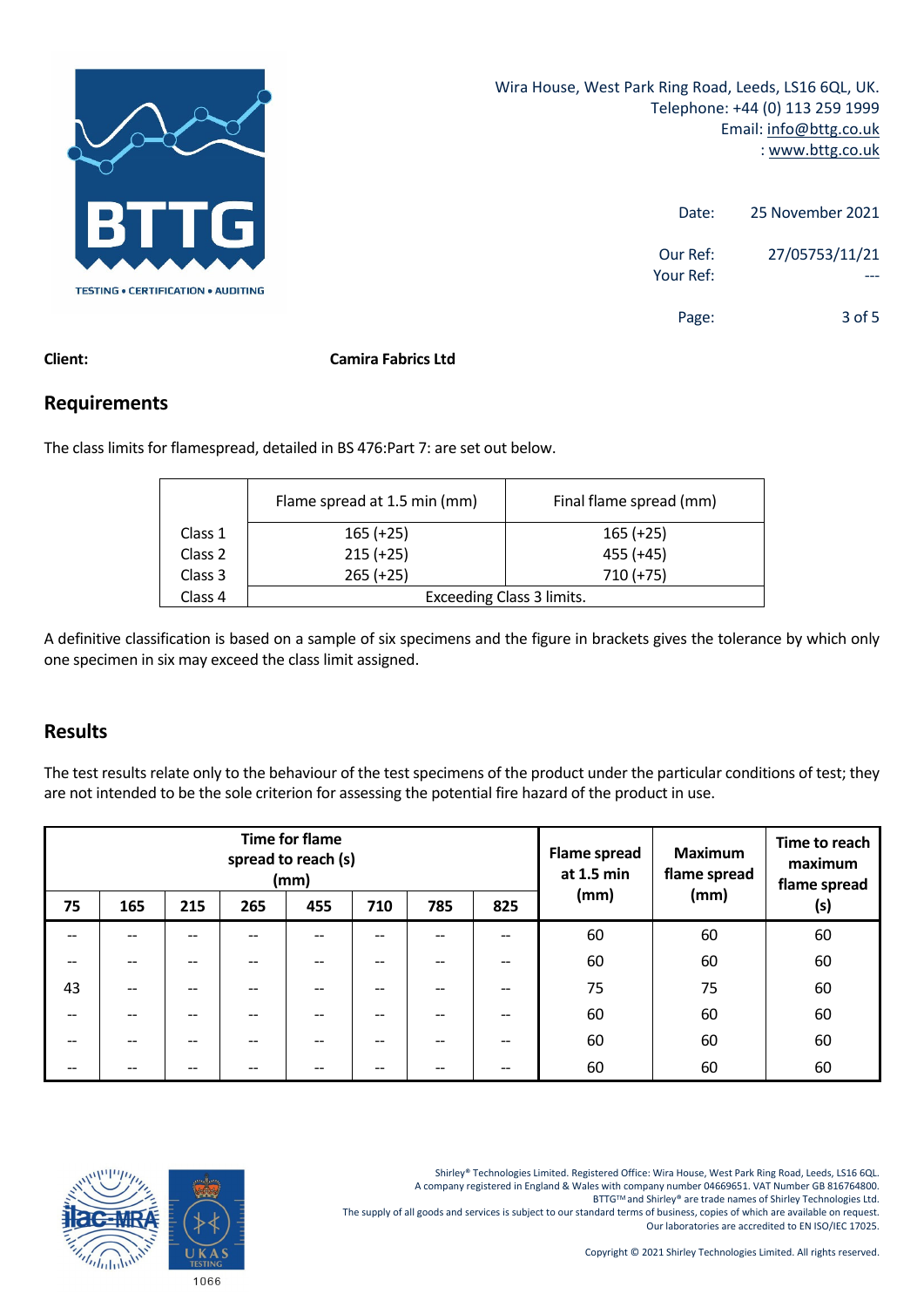

Wira House, West Park Ring Road, Leeds, LS16 6QL, UK. Telephone: +44 (0) 113 259 1999 Email: info@bttg.co.uk : www.bttg.co.uk

| 25 November 2021 | Date:                 |
|------------------|-----------------------|
| 27/05753/11/21   | Our Ref:<br>Your Ref: |
| 4 of 5           | Page:                 |

#### **Client: Camira Fabrics Ltd**

#### **Classification**

The results indicate the sample meets the performance requirements of Class 1.

An estimation of uncertainty of measurement has been taken into account when making a judgment to any pass/fail criteria. Under our Policy we have used a non‐binary decision rule.

See our Decision rules Policy (http://www.bttg.co.uk/decision-rules-policy) for further information.

| Enquiries concerning this report should be addressed to Customer Services. |  |
|----------------------------------------------------------------------------|--|